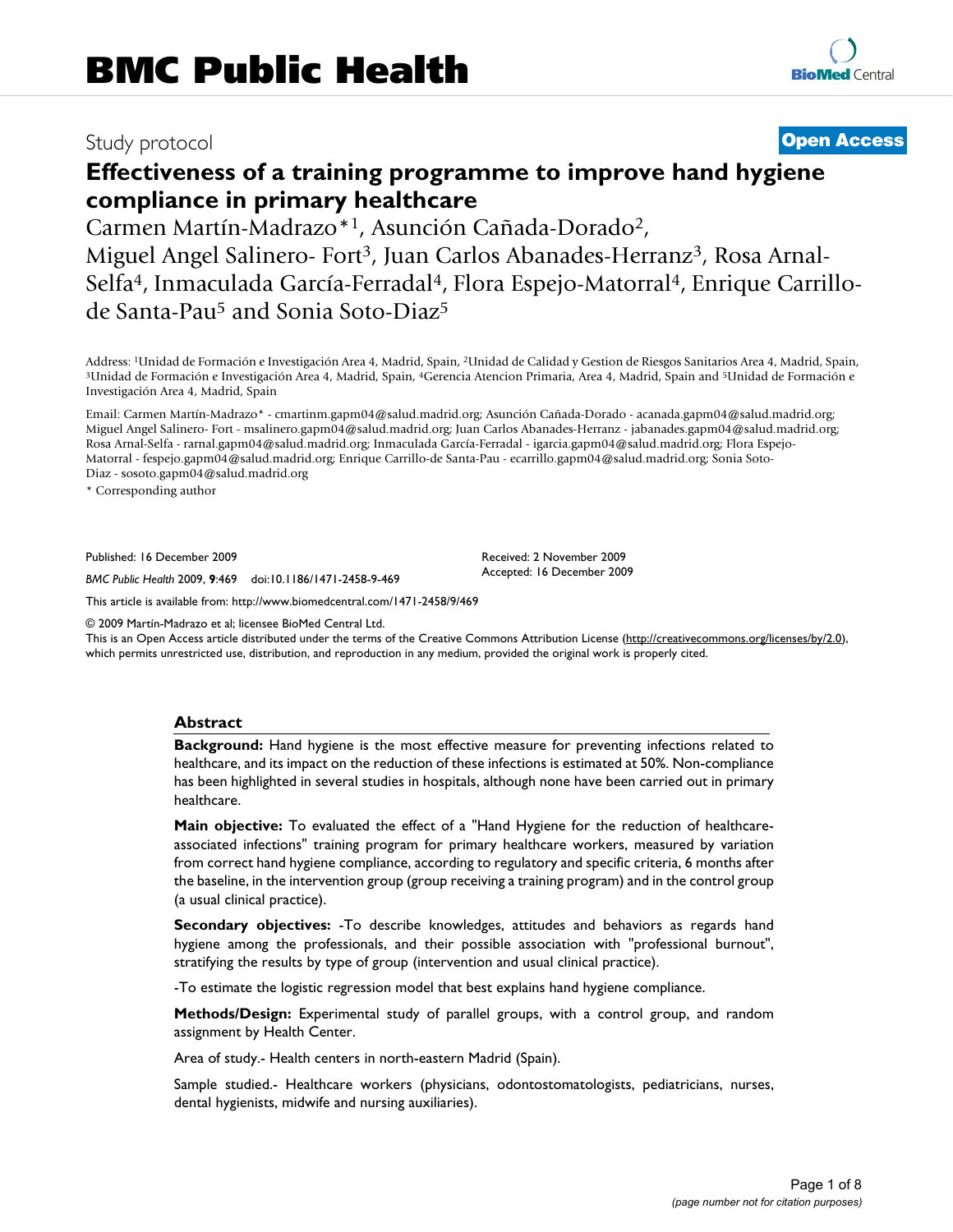Intervention.- A hand hygiene training program, including a theoretical-practical workshop, provision of alcohol-based solutions and a reminder strategy in the workplace.

Other variables: sociodemographic and professional knowledges, attitudes, and behaviors with regard to hand hygiene.

Statistical Analysis: descriptive and inferential, using multivariate methods (covariance analysis and logistic regression).

**Discussion:** This study will provide valuable information on the prevalence of hand hygiene noncompliance, and improve healthcare.

# **Background**

Infections related to healthcare are among the most important causes of morbidity and mortality in hospitalized patients. A study of prevalence carried out by the World Health Organization (WHO) in 55 hospitals from 14 countries, showed that 8.7% of hospitalized patients contract Nosocomial Infections (NI). The importance of NI in terms of morbidity, mortality, impact on quality of life in patients and relatives and secondary economic costs, has been emphasized repeatedly in the last years [1]. In the developed countries, around 5-10% of patients admitted to hospitals for acute conditions presented an infection that was not being incubated or present at the time of admission. Healthcare-related infections are the direct cause of 80,000 deaths in the United States and 5,000 deaths in England every year [2,3]. According to data from the Survey on Prevalence of Nosocomial Infection in Spain (EPINE study) for 2006 [4], NI affected between 7% and 9% of patients admitted to Spanish hospitals. These data are very similar to those for developed countries in terms of frequency, economic cost and mortality [5]. NI present many of the characteristics that define a significant problem in patient safety: affect millions of people all over the world, complicate patient care, contribute to the patient death or temporary/permanent disability, increase resistance to antimicrobials and generate substantial additional costs in the treatment of the patient disease.

There are many causes of NI, which are related to healthcare systems and processes, as with the behavior of the professionals involved. The results of the Study of the Efficacy of Nosocomial Infection Control (SENIC study) finding that vigilance is an effective method for the prevention of NI [6,7]. Indeed, in the hospitals included in the infection prevention program where prevention and control activities were carried out, infection rates was a reduction near to 32%. Other studies have shown the benefits of NI prevention in healthcare and economic terms [8,9].

# *Measures to reduce infections related to healthcare: hand hygiene*

The areas of action against these infections are based on simple and well established precautions which have been seen to be effective and widely accepted - the "ordinary precautions" cover all the basic principles for controlling infections that required in all healthcare centers. They are applied to all patients regardless of their diagnosis, risk factors, and infection status, in order to reduce the risk to the patient and healthcare workers of contracting infections. Hand hygiene (HH) is an important element in ordinary precautions and is the most effective measure for preventing infections.

The hands of health workers (HCWs) are the most common carrier of transmission of microorganisms from one patient to another, from one area of the patient's body to another and from a polluted environment to patients. The HH is considered the most important measure, because of its proven efficiency (it is estimated that the impact on the reduction of NI is 50%), its effectiveness, and its low cost [10]. However, there is poor compliance with HH regulations by healthcare workers all over the world, and all the studies carried out in hospitals suggest that the frequency of compliance is lower than 50% of the opportunities in which the practice is considered a priority [11,12].

There are different factors contributing to low levels of HH compliance, both among the professionals: lack of knowledge of the importance of preventing NI, a lack of understanding of the appropriate techniques involved, the occurrence of contact dermatitis; and by the healthcare organization: staff shortaged, work overload, difficult access to points used for conventional hand hygiene, and finally, the absence of an institutional commitment to overall improvement of HH.

Pittet et al [13], carried out a study in a university hospital, based on direct observation of physicians, and identified behavioral factors associated with beliefs, attitudes and perceptions in non-compliance of HH. There was over 75% believed that not performing HH led to a higher risk of cross-transmission, 72% thought that HH was unneces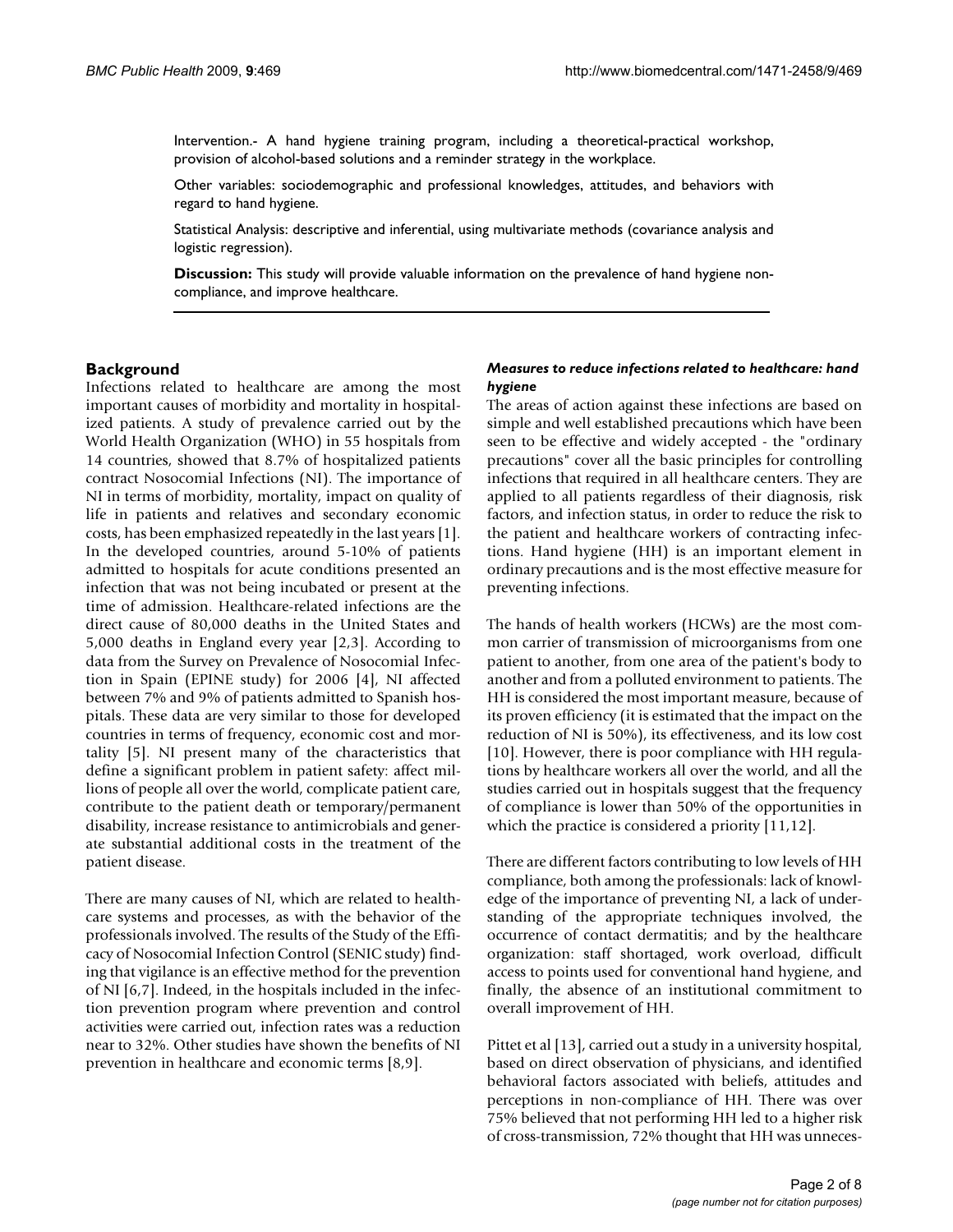sary after removing gloves and 72% thought that HH was necessary after each patient.

In an epidemiological study of HH carried out in 1994 in hospitals affiliated to the University of Geneva, was observed an average rate of compliance of 48% [14]. This study identified as factors associated with a lack of compliance: professional category (nurses had higher rates of compliance than other professionals), high risk activities for NI in units caring for patients in a critical condition, undertaking procedures with a high level of bacterial contamination, and an overload of work among healthcare professionals.

In another study, in a Spanish hospital [15], about HH compliance and its associated factors, the average for compliance was 31%. This is very low, regarding that the observation was made after a period of health education on the HH and with the prior knowledge of the professional that they were being evaluated.

The Atlanta Centers for Disease Control and Prevention (CDC) published an extensive review of recommendations for HH in healthcare institutions in 2002. It recommended using alcohol-based solutions, instead of washing hands with soap or antiseptic, in order to increase compliance with this action for the prevention of NI [16].

Numerous studies have shown that educational programs can effectively increase knowledges, positive attitudes and appropriate practice to ensure compliance with international protocols and regulations for the prevention and control of NI [17-19].

The Cochrane review in 2007 on "Interventions to improve hand hygiene compliance in patient care" concludes that there are few evidence to inform the choice of interventions to improve HH, and that studies with consistent designs are urgently required in order to examine the effectiveness of well designed interventions to increase HH compliance, and take into account the factors related to the behavior of HCWs, based on knowledge of the behavioral and social sciences [20].

The WHO in 2004, approved the creation of an "Alliance for Patient Safety", which acknowledged the universal need to improve HH in healthcare institutions, developing a strategy with a very clear call to action: "Clear hands are safer hands". These globally approved recommendations reinforce the need for multidisciplinary interventions, including important elements such as education and motivation on healthcare workers, the inclusion of alcohol-based solutions, the use of compliance indicators and a strong commitment by all healthcare managers [21,22].

The Quality Plan for the Spanish National Health System of 2007, in patient safety, proposed the development of strategies, measures and programs to promote safe practices in healthcare centers. These included the promotion of clean hands practices in all healthcare centers, and recommended the use of alcohol-based solutions as an effective measure to reduce the incidence of healthcareassociated infection [23].

In view of all the above, it seems necesary to carry out studys like the one proposed here, in order to evalued the effect of a hand hygiene training program (TP) on the reduction of healthcare-associated infections among health workers in primary healthcare centers, and to know what factors (intrinsic and extrinsic) are related with the failure (or inadequate compliance with) in the HH.

# **Objectives**

### *Main Objective*

-To evaluated the effect of a (TP) on "Hand Hygiene for the reduction of healthcare-associated infections" among primary healthcare workers, as measured by the variation from correct HH compliance by explicit regulatory criteria, 6 months after the baseline, in the intervention group and in the control group.

# *Secondary objectives*

-To describe knowledges, attitudes and behaviors regarding HH, and their possible association with professional burnout among the professionals evaluated, stratifying the results by type of Group (intervention and usual clinical practice).

-To estimate the logistic regression model that best explains HH compliance, where the main explanatory variable is the type of intervention and the covariables for which it will be adjusted: age, sex, type of profession, type of employment contract, years of employment experience, level of knowledge of HH, attitude to HH, behavior with regard to HH, and professional burnout.

# **Methods/Design**

# *Study design*

An experimental study of parallel groups, with a control group and random assignment intervencion by health centers.

# *Definition of terms:*

-*Five Indications/moments* are based on those defined by the WHO Guidelines on HH 20] (Figure 1).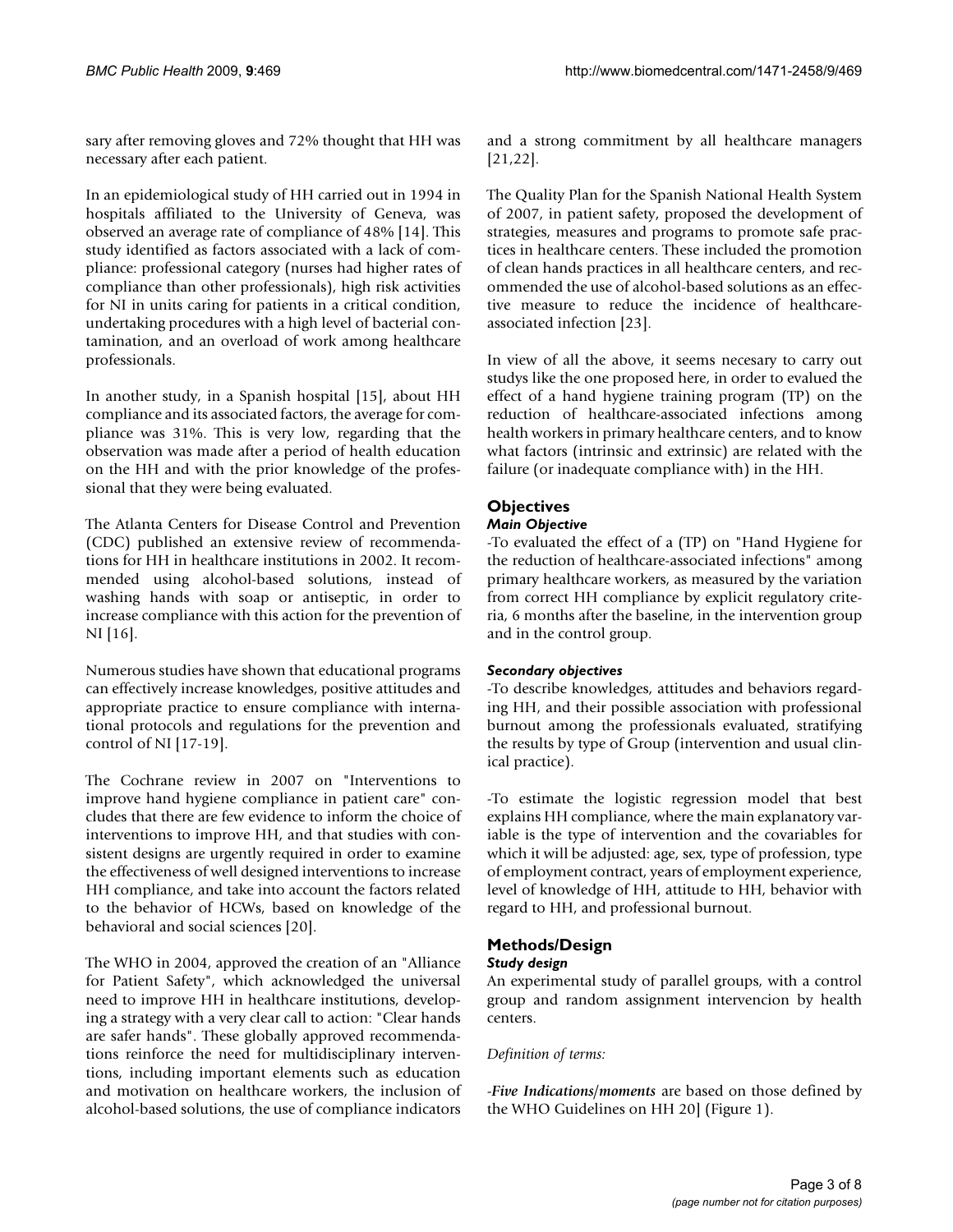

# Figure 1 **Five moments of hand hygiene (reproduced with WHO permission)**.

A *Moment* is when there is a perceived or actual risk of pathogen transmission from

one surface to another via the hands. Healthcare workers hands will come in contact with many different types of surfaces while undertaking a succession of tasks.

The 5 Moments for HH are:

**Moment 1**: Before touching a patient

**Moment 2**: Before a procedure

**Moment 3**: After a procedure or body fluid exposure risk

**Moment 4**: After touching a patient

**Moment 5**: After touching a patient surroundings

#### *1) Before touching a patient*

To protect the patient against acquiring harmful germs from the hands of the healthcare workers (e.g. taking arterial pressure, thorax auscultation, abdominal palpation).

# *2) Before clean/aseptic procedures*

To protect the patient from harmful germs (including their own) from entering their body during a procedure. Immediately before carrying out any task involving direct or indirect contact with mucous, damaged skin, an inva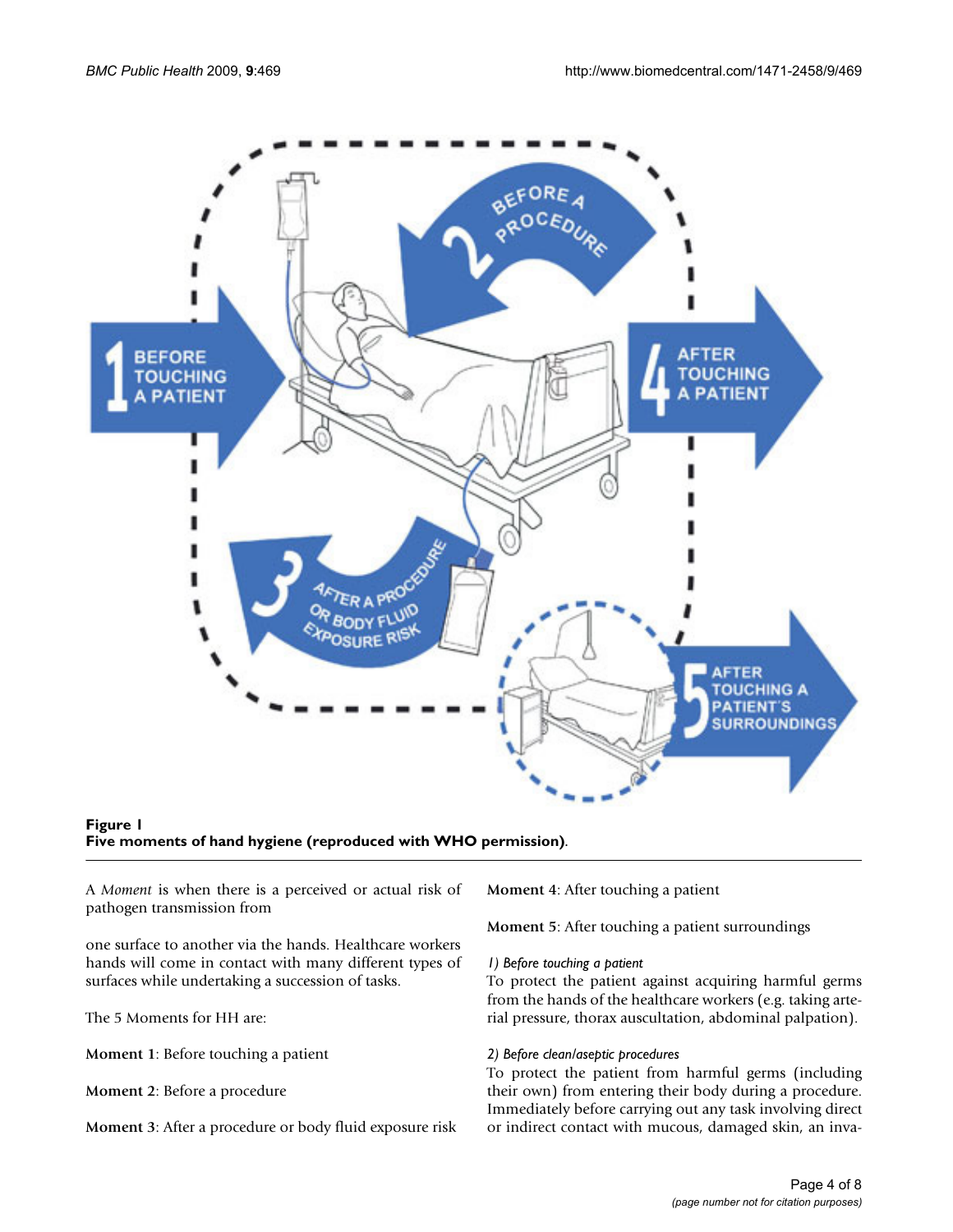sive medical device (e.g. a probe or catheter), preparation of medication (e.g. treatment of wounds, administration of eye drops, application of injectable materials, oral treatment).

# *3) After a procedure or body fluid exposure risk*

To protect yourself and the healthcare surroundings from harmful patient germs. If the professional uses gloves to carry out the task that involves a risk, he/she must remove them after completing the task to immediately carry out HH (e.g. extracting and handling any liquid sample, cleaning contaminated material, vomit).

### *4) After touching a patient*

To protect yourself and the healthcare surroundings from harmful patient germs (e.g. shaking hands, taking the pulse, thorax auscultation).

### *5) After touching patient surroundings*

To protect yourself and the healthcare surroundings from harmful patient germs (e.g. after calibrating a glucose meter, after teaching the patient how to use an inhaler).

The moments for HH are independent of those justifying the use of gloves. This means that the use of gloves does not in any way change the moments for HH and above all, does not replace HH.

#### *-Action*

This is recognition of the instructions by healthcare workers during their work. When the action is carried out (positive action) it can be done in two ways: by washing hands with an alcoholic disinfectant or by washing them with soap and water. The absence of the action (negative action) is considered as such when prior instructions have been given to carry out an action which has not occurred.

#### *Instruments of measurement*

#### *-Structured Observation (SO)*

Each professional selected will be evaluated by direct observation, non-participating and structured, by a neutral professional with prior training, who is familiar with the concept of the WHO (Five) Well-being Index. The SO will be carried out at two moments: at the baseline and 6 months after the first.

# *Observer training*

Through practical examples of the 5 moments and watching the WHO video on HH. After training, the level of concordance between their HH compliance criterion and that of a Group of Experts will be measured by a pilot test of 20 observations in a health center. If the Kappa Index (a test of agreement beyond chance) is greater than or equal to 80%, the observer receives approval to start the study. Otherwise, the training period is extended and concordance

re-evaluated after other practical examples.

The observer will collect the data in each observation in a data collection notebook, where he/she will record: the health center, type of profession, type of contract, years of employment experience, date of birth, and the positive or negative action involved in each moment.

# *Efficiency variables*

-HH compliance by each professional:

HH compliance% =  $\frac{N^{\circ}}{N^{\circ} \text{ Total HH } } \arctan \frac{N^{\circ}}{N^{\circ}}$  × 100

-Variation in the professional HH compliance:

This will be calculated by subtracting the 1st observation (baseline) HH compliance from the second (6 months later) by each professional. A positive difference shows an increase in HH compliance, and a negative result shows a decrease in HH compliance.

### *Social and occupational variables*

- Age, sex, profession, type of contract and years of employment experience.

# *-Other variables*

#### *Questionnaire on knowledges, attitudes and behaviors*

A questionnaire on HH, knowledges attitudes and behaviors was designed. The sample to which the questionnaire will be applied tol the professionals selected from both groups, after the first SO has been performed and before training, in the intervention group and in the usual clinical practice group at the same time.

The questionnaire consists of 17 questions: twelve with item on the Likert scale with answers that can be graded from 1 to 4, where 4 is the maximum value; four questions with multiple choice answers and one question with a single answer.

Of the total number of questions, nine refer to HH and eight questions refer to generic patient safety issues in order to "camouflage" the direct questions on HH.

#### *Validation of the questionnaire*

A pilot group of 25 healthcare workers from a health center will be provided to determine its reliability and validity.

Cronbach's alpha coefficient will be calculated for the scores of the professionals at two points in the question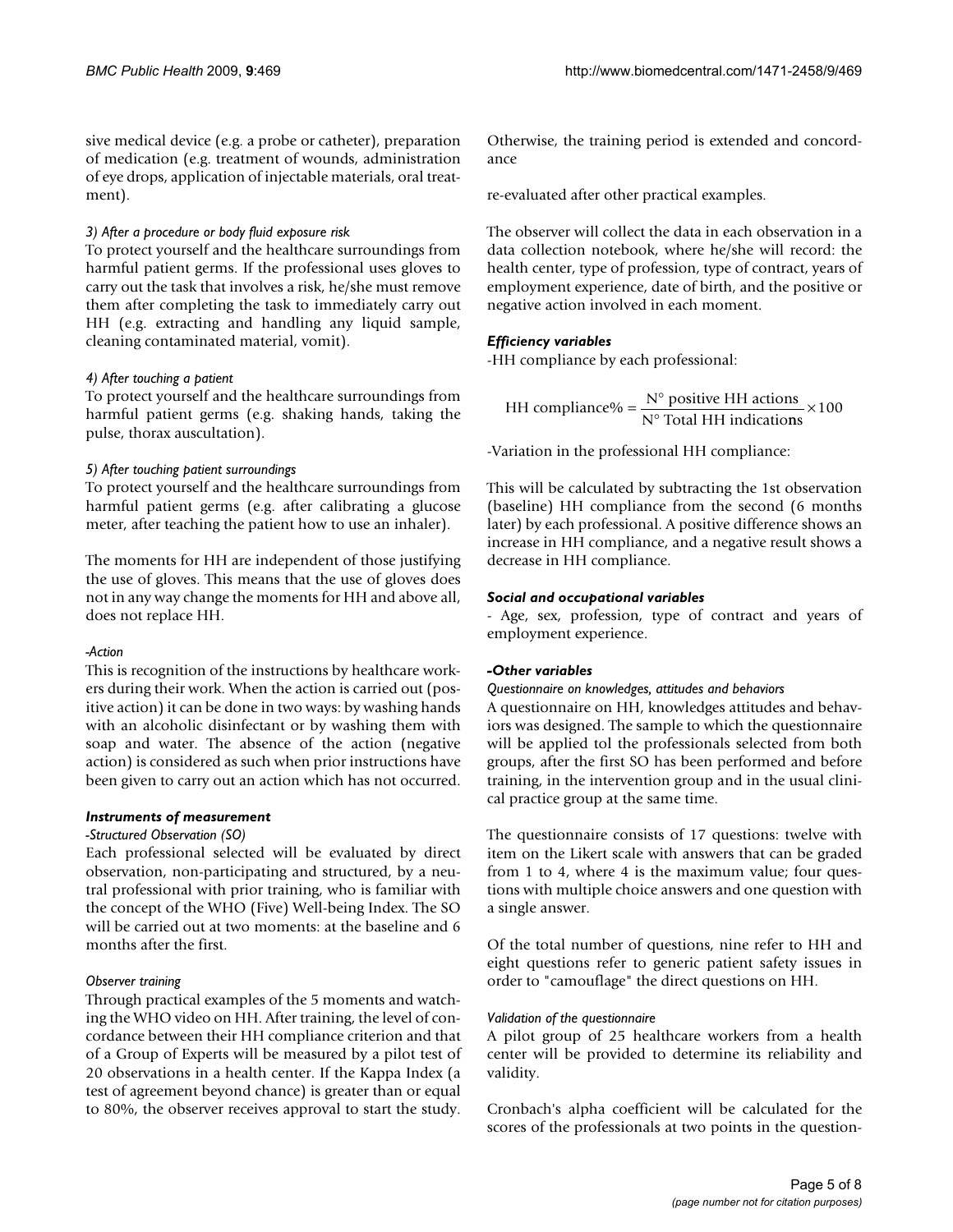naire in order to validate the internal consistency and reliability. The questionnaire will be administered again to the pilot group after a 20-day interval and the intraclass correlation coefficient will be calculated, in order to determine the reproducibility or reliability of the test-retest.

The validity of the content will be evaluated in two ways:

First, a group of experts will valued the ability of the questionnaire to evaluate all the aspects to be measured. A factorial analysis of the main components - the Varimax rotation - will be carried out to analyze the construct vality (the level to which the instrument reflects the theory of the phenomenon or concept being measured). The adequacy of the factorial analysis will be tested by the Kaiser-Meyer-Olkin measure and Bartlett's test of sphericity.

The questionnaire will be sent by post to the professional, preceded by a generic informative letter (to maximize the response rate). A questionnaire with a more detailed introductory letter will be sent a few days later. A reminder will be sent ten days after sending, which will once again include the questionnaire and a note of thanks.

# *-"Professional burnout" questionnaire*

The validated Spanish version of the "Maslach Burnout Inventory (MBI)" will be used [24]. This questionnaire has 22 item with seven response options (Likert scale from 0 to 6), measuring the three aspects of burnout: emotional exhaustion, depersonalization and personal accomplishment. Scores are obtained by totaling the values of the item, and each subscale is calculated separately. They are not combined, and a total MBI score is not obtained.

The MBI questionnaire will be applied with the questionnaire on knwoledges, attitudes and behaviors. Due to the sensitive nature of the questions, it is important that the professionals do not know that they are answering a questionnaire on professional stress. It will be presented as a scale of work attitudes.

# *Intervention program*

The HH training workshops will be carried out in the health centers assigned to the intervention group. A combined intervention strategy will be applied by:

1- Training in theoretical-practical workshops for the professionals healthcare in the intervention group on HH techniques. The strategy will be multi-faceted (many perspectives), multimodal (many procedures) and multidisciplinary.

The HH training workshops will be focused on strategies for creating changes in behaviors, beliefs and habits concerning traditional hygiene. There will also be an emphasis on morbidity, mortality, the costs related with NI and on the epidemiological evidence of the effects of a conclusive improvement in HH.

There will be a practical section to familiarize professionals with the ideal technique for achieving the maximum effectiveness in HH. Participatory techniques, group discussions and procedure demonstrations will be used.

2- The introduction of alcohol-based solutions, in all rooms in the intervention centers, for everyday use in healthcare.

They will be installed after the first SO and before the training workshop. Compared to traditional washing with soap and water, alcoholic products have been more effective in terms of reducing the pathogens load on the skin, having a longer residual effect and leading to less skin dryness [12,13,15,25].

3. "Workplace reminders" as a part of the multimodal strategy for promoting HH, including leaflets, posters and other materials placed at key points in the health centers in order to remind professionals that they must maintain regular and effective HH.

# *Area of study*

A multicenter study of 21 health centers in north-eastern Madrid from Spain with 600,000 inhabitants.

# *Sample for study*

- Target population.- Primary healthcare workers in Madrid (physicians, odontostomatologists, pediatricians, nurses, dental hygienists, midwife, and nursing auxiliaries) agreeing to participate.

- Exclusion criteria: Professionals that do not sign the informed consent.

# *Sample size*

#### *Predetermination of the sample size*

We estimated the required sample size a priori, assuming a power of 85% and an  $\alpha$ 

0,05. Our simple size was to detect a minimum difference between groups of five variation points (standard deviation 10 points) in scores on the HH variation compliance, giving and estimated sample size of 72 professionals in each group (intervention and usual clinical healthcare).

By assigning the intervention by center and assigning an average size to each center of 20 professionals, and considering an Intra-Center Correlation Coefficient (ICC) of 0.01, 10 health centers would be necessary - five for each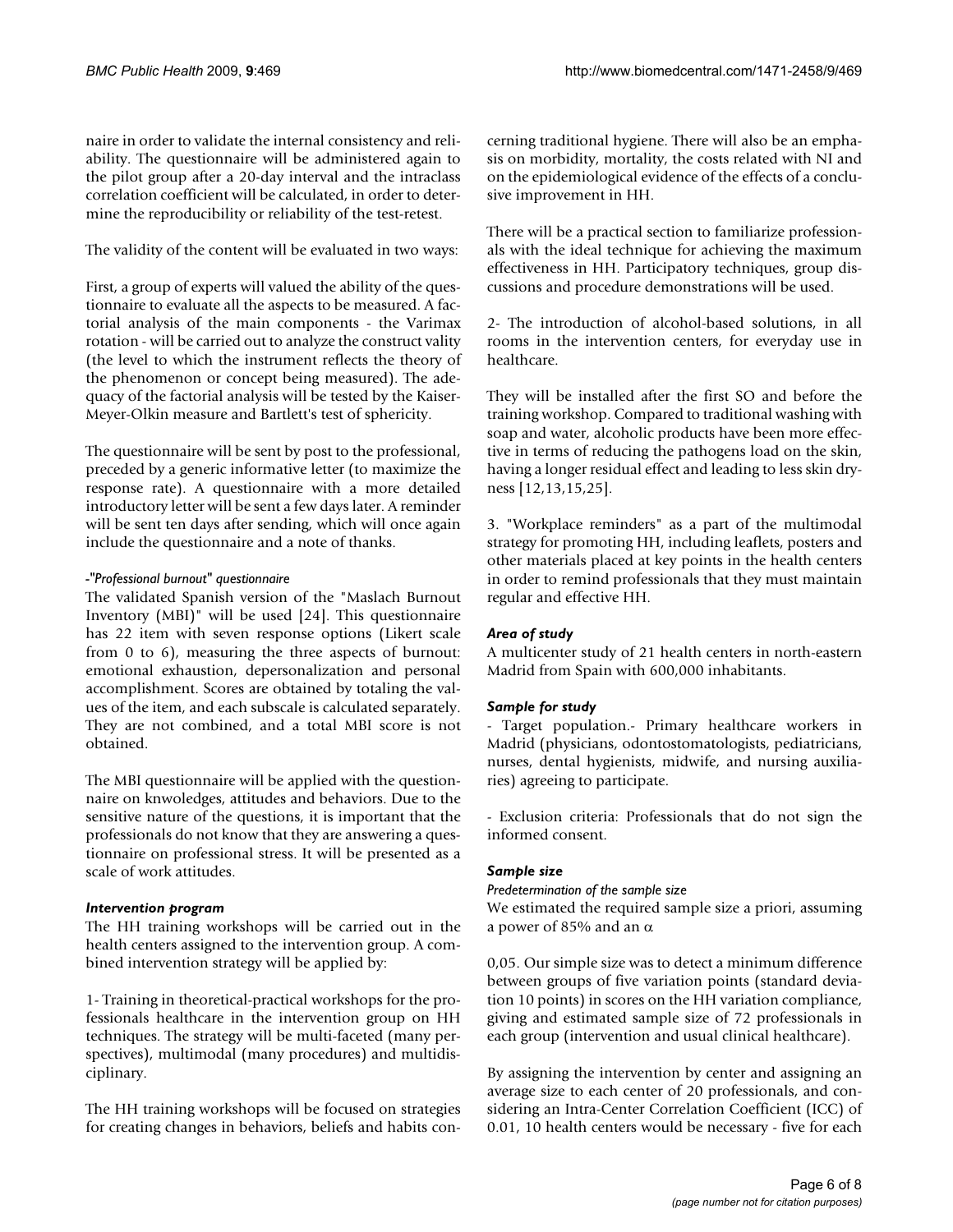group. Twenty professionals will be chosen randomly from each center, giving a final sample size of 100 professionals in each group.

The "Cluster Sample Size calculator" software package developed by the Health Services Research Unit of the University of Aberdeen (Scotland) and the ICC assumptions published for Primary Healthcare by Seuc AH et al (Rev Cubana Angiol y Cir Vasc 2001; 2(2): 117-22) were used for these calculations.

# *Selection of the sample*

Multistage. First, 5 centers will be selected randomly for each group (intervention and usual clinical practice). Twenty professionals will then be selected in each center by stratified sampling for each type of healthcare profession. The randomization process is anticipated with the EPIDAT 3.0 statistics program.

# *Data analysis*

Statistical analysis will be carried out using the program SPSS v.15 (Chicago, Illinois)

- Descriptive analysis will be carried out with the median, standard deviation and minimum and maximum values. In asymmetrical distributions, the median will be used as a measure of centralization and the 25 and 75 percentiles as measures of dispersion. Confidence intervals of 95% will be calculated. The absolute and relative frequency will be given for the qualitative variables. A comparison table of the baseline characteristics of the differents intervention groups will be presented.

- A covariance analysis model (ACOVS), for the main objective, will be carried out for repeated measures. The dependent variable will be the variation of correct HH compliance in each observation period (1 and 6 months) compared to the baseline. The results of the questionnaire on knwoldges, attitudes, behaviors and patient safety will be expressed as relative frequencies, as with a median score on a scale from 1 to 4. The results will be shown with a confidence interval of 95%.

- A logistic regression analysis will be carried out, with a dependent variable that will be HH compliance and the main explanatory variable will be the type of intervention. The covariables for which it will be adjusted are: the variables which have shown an imbalance and those with a biological basis or which are potentially confusing in the comparison table of both groups, such as: age, years of employment experience, type of profession, type of contract, knowledges, attitudes and behaviors regarding HH, professional burnout. The manually controlled "Backstep LR" method will be used.

# **Limitations of the study**

The possible limitations are the lack of co-operation by professionals in the health centers, as they will not initially be informed about the objectives of the study, for they do not feel to be studied about their HH compliance (the Hawthorne effect), which could lead to the data collection being compromised. In that case, we would increase the size of the sample.

In order for the sample to be representative of all the professionals, there will be a random stratified selection of the professionals in each center, taking into account the proportion of each professional in the area study (43% physicians, 38.6% nurses, 10.3% pediatricians, 3.1% nursing auxiliaries, 1.6% dental hygienists, 1.6% midwifes).

A multivariate analysis (logistic regression) will be carried out to check for possible confusion factors that could distort o the real effect of the intervention on HH compliance.

Likewise, in order to reduce an incorrect classification, there will be only one observer.

# **Ethical considerations**

The study complies with the Helsinki Declaration and its subsequent revisions, and regulations of clinical best practice.

The study protocol has been approved by the Clinical Research Ethics Committee of the Hospital Ramón y Cajal in Madrid from Spain.

# *Informed consent*

The professionals will sign an informed consent declaration before the observation. As the observation will take place in consulting rooms, the patients will be informed of the presence of the observers in the room, as it is not ethical to allow the observer to be present in a confidential environment between the healthcare workers and patient without having informed the latter.

# *Confidentiality of data*

The researchers will respect the confidentiality of the study data and to ensure compliance with the Constitutional Law 15/1999 concerning the Protection of Personal Data.

# **Discussion**

The research team aims to evaluate hand hygiene compliance among healthcares workers to improve the quality and efficiency of the health services within the National Health System.